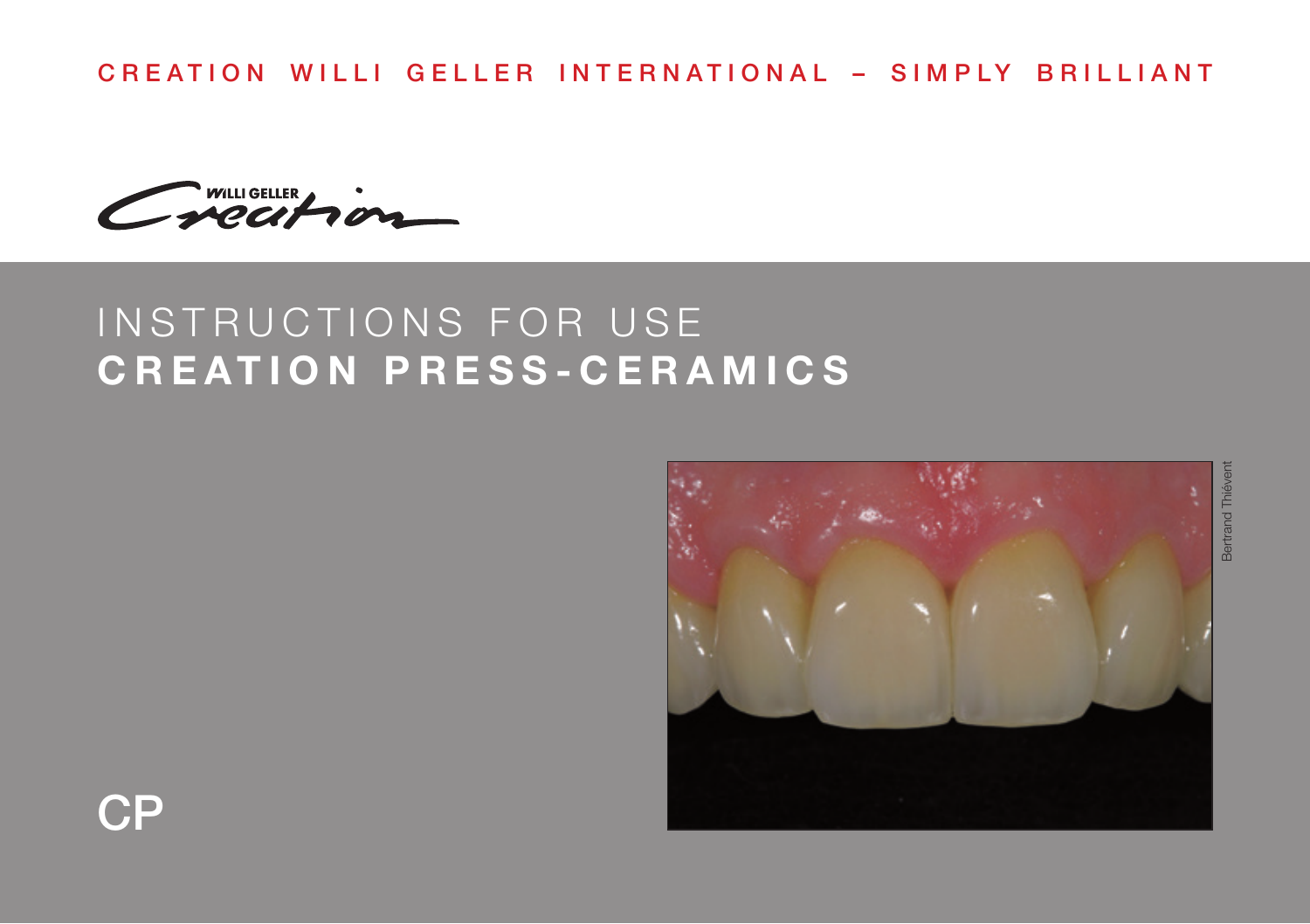# CONTENT

| Introduction                      | $3 - 4$ |
|-----------------------------------|---------|
| <b>Tooth Preparation</b>          | 5       |
| Waxing-Up                         | 6       |
| Sprueing                          | 7       |
| Investing                         | $8 - 9$ |
| Injecting                         | 10      |
| Devesting                         | 11      |
| Finishing                         | 12      |
| Staining Technique                | 13      |
| Layering Technique / Wash Firing  | 14      |
| Layering Technique / Glaze Firing | 15      |
| Adhesively Cementing of CP        | 16      |
| Firing Instructions               | 17      |
| Colour Chart                      | 18      |
| <b>Physical Properties</b>        | 19      |
|                                   |         |

#### Imprint Editor: Creation Willi Geller International AG Content: ZTM Patrick Boche, ZTM Oliver Heinzle Picture credits: Bertrand Thiévent 1, Oliver Heinzle 6/7/8/9/11/12/13/14/15 Layout: ganahl. KOMMUNIKATION & DESIGN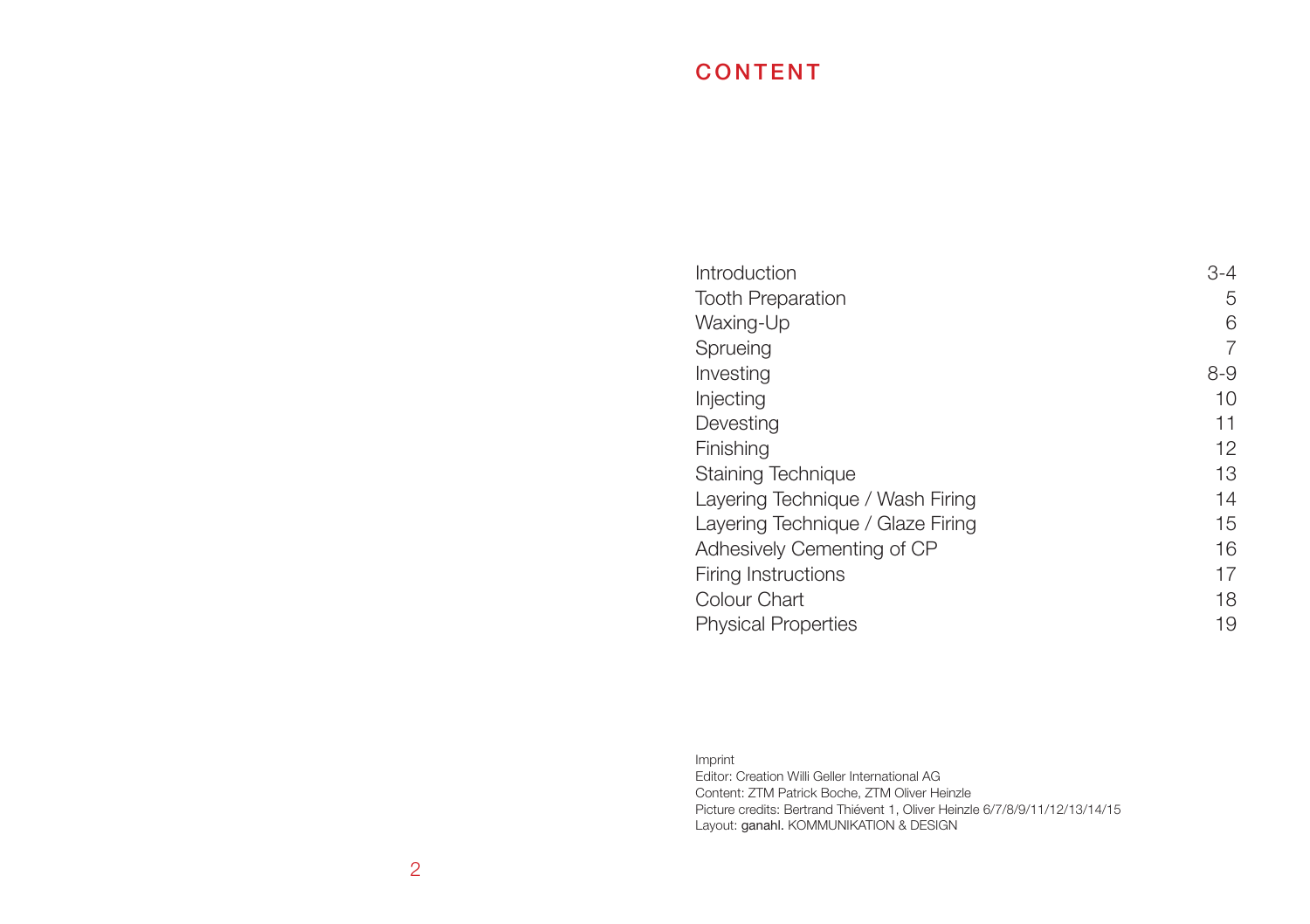# INTRODUCTION

Layering or staining technique: Creation CP is a versatile pressable ceramic for fabricating inlays, onlays, veneers and single crowns. Thanks to the perfectly matched coefficients of thermal expansion of the individual materials, the pellets can be used with the low-fusing Creation LF system but also with the proven, high-fusing feldspar metal-ceramic Creation CC.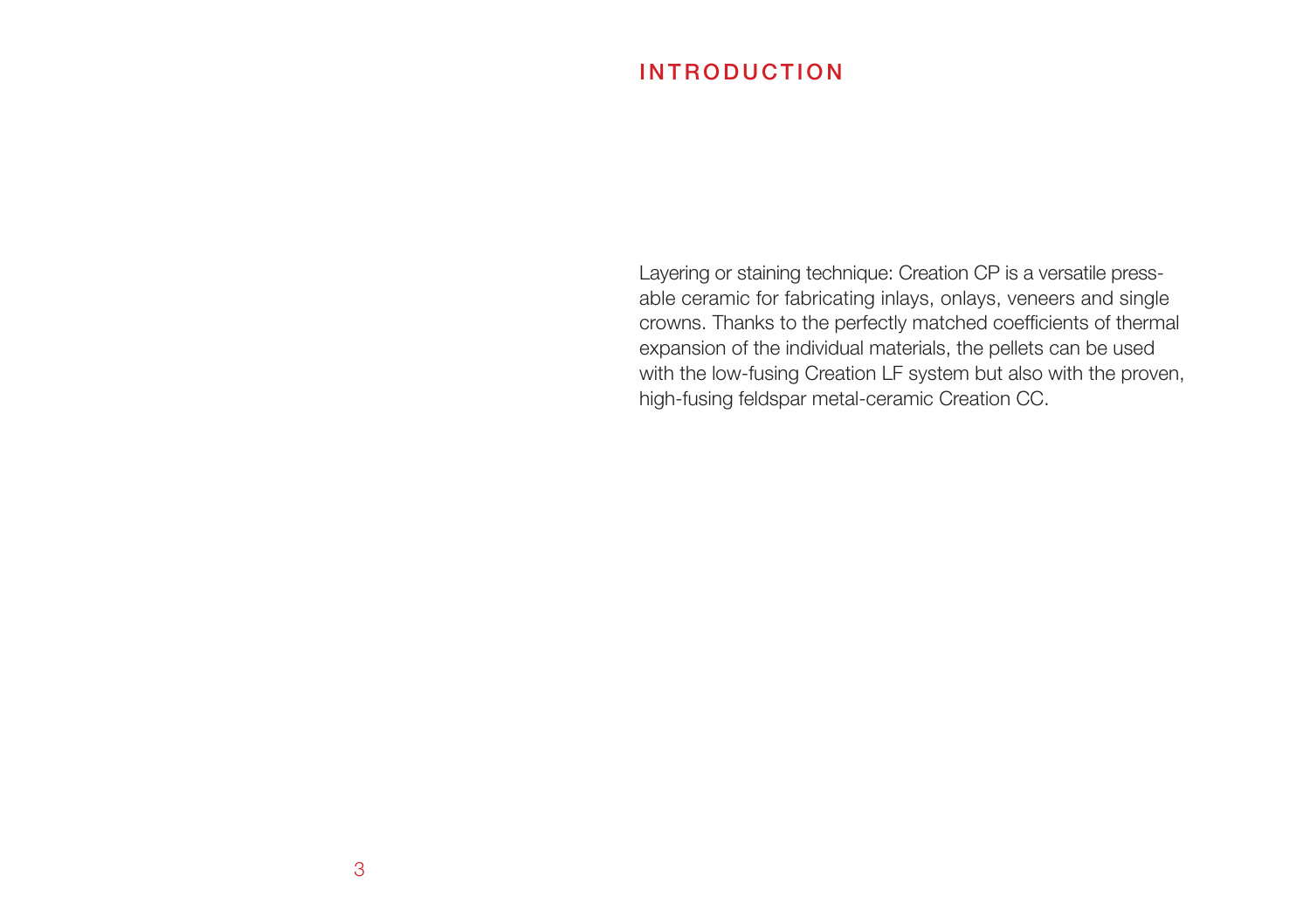### INTRODUCTION

#### STAINING TECHNIQUE

Inlays, onlays, veneers and single crowns can be fabricated by this technique efficiently yet to a high standard. The work is waxed-up in its final anatomical form, then pressed with the appropriate transparent blank.

Once the pressed parts have been finished, they are individualised using Creation CC.LF. Make Up Instant stains.

#### LAYERING TECHNIQUE

This technique can even be used for aesthetically demanding reconstructions. Full anatomically waxed-up parts are pressed, then reduced incisally; or the caps are already reduced before being waxed-up, then pressed in the appropriate dentine shade. The frameworks are veneered with Creation CC or Creation LF.

Perfect individual characterisation can be achieved with the Creation CC.LF. Make Up Instant stains. The shades can be mixed with ceramic powder, over-layered but also applied to the surface.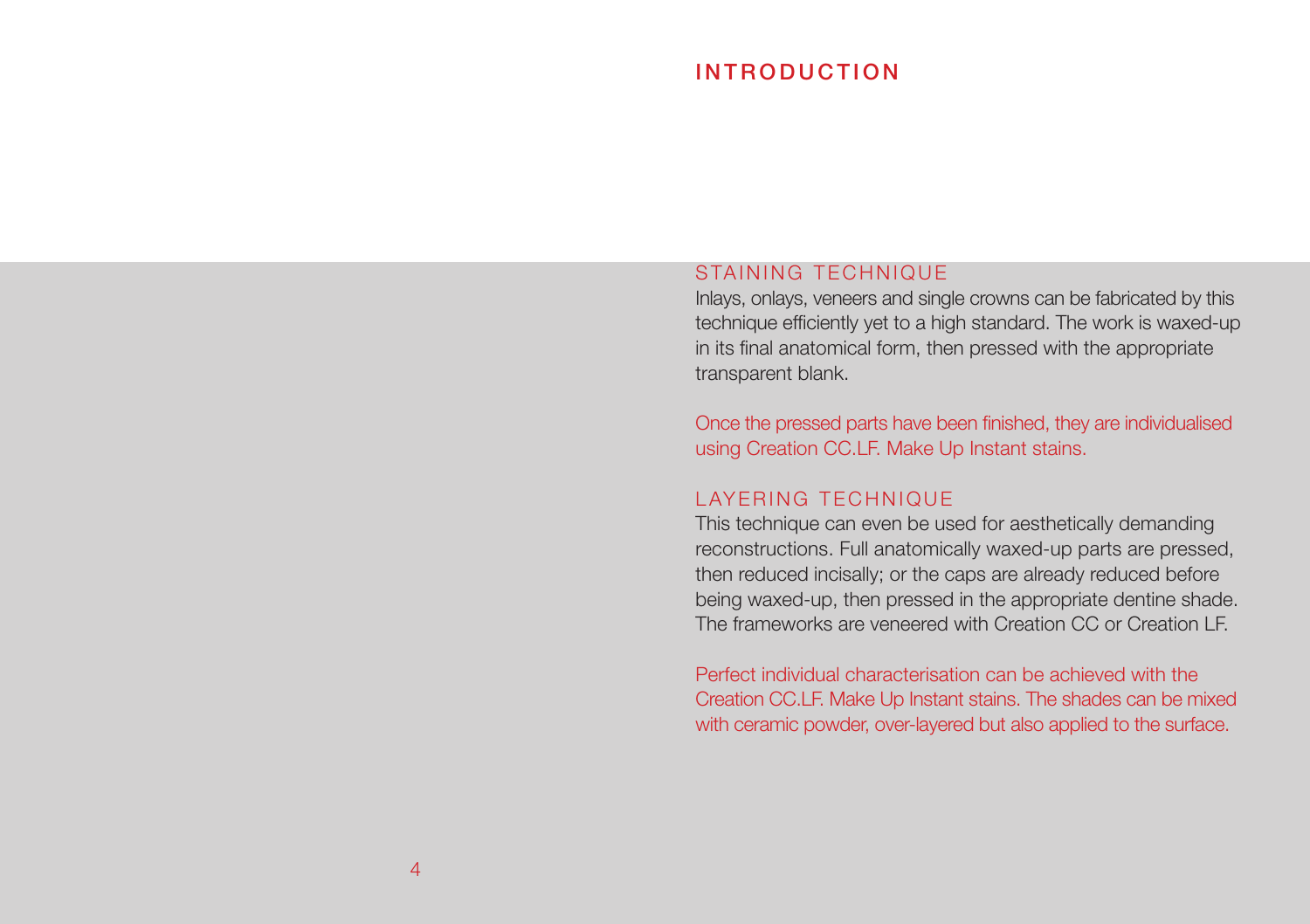### TOOTH PREPARATION



5

#### INLAYS

A box preparation with rounded corners and edges and without a featheredge is recommended. The inner walls should not be parallel but opened approx. 15° towards the occlusal surface. A minimum depth of 2mm is ideal for the occlusal preparation. Contact with antagonists at the transition to the inlay should be avoided.

#### CROWNS

Preparation of a pronounced chamfer or shoulder without sharp edges or margins is recommended. A reduction of 2mm should be made at the incisal edge,  $1 - 1.5$  mm labially/buccally. At least 1mm space must be created palatally by regrinding.

#### LAMINATE VENEERS

A chamfer preparation is recommended. The labial reduction should be at least 0,5 mm at the gingival chamfer. A maximum of 1 mm may be ground back at the incisal edge.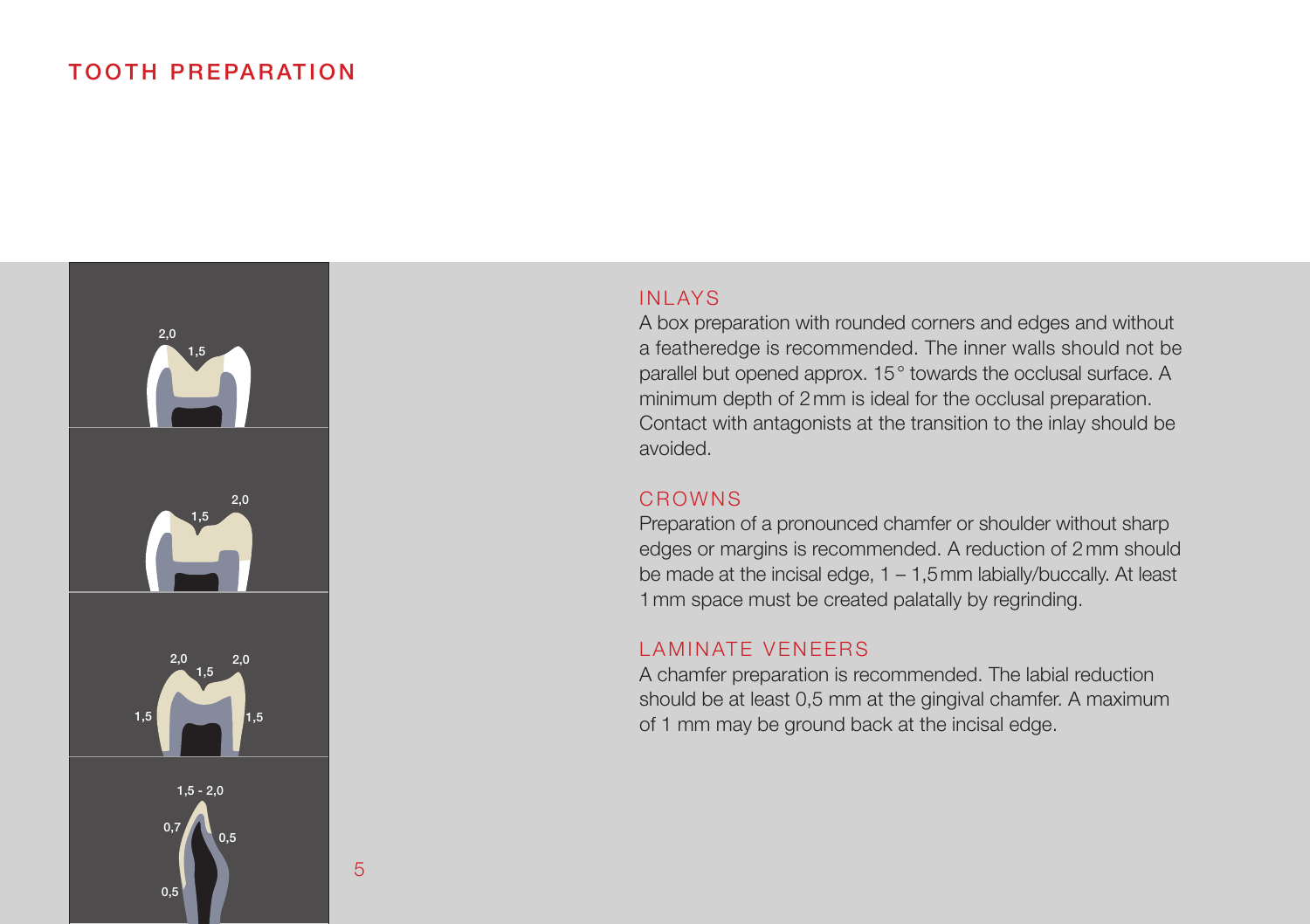### WAXING-UP









First coat the dies with spacer lacquer up to a maximum of 1mm before the preparation border. During the subsequent waxing-up it is important only to use materials that are approved for pressable ceramics.

#### STAINING TECHNIQUE

A full anatomical wax-up is fabricated for the staining technique. Once pressing is completed, no dimensional changes can be seen.

#### LAYERING TECHNIQUE

There are two possible wax-up variants for the layering technique: 1. Fabricate a full anatomical wax-up of the restoration, then reduce it with suitable finishing abrasives after pressing (a silicone index of the wax-up can be used to check the reduction).

2. The cap is already reduced before waxing-up, then it is pressed.



A minimum framework thickness of 0,8mm must be observed for both variants or two-thirds of the anatomical form must consist of pressable ceramic! Additionally the pressed objects can be fixed with the Liquid Firing Pad of Creation.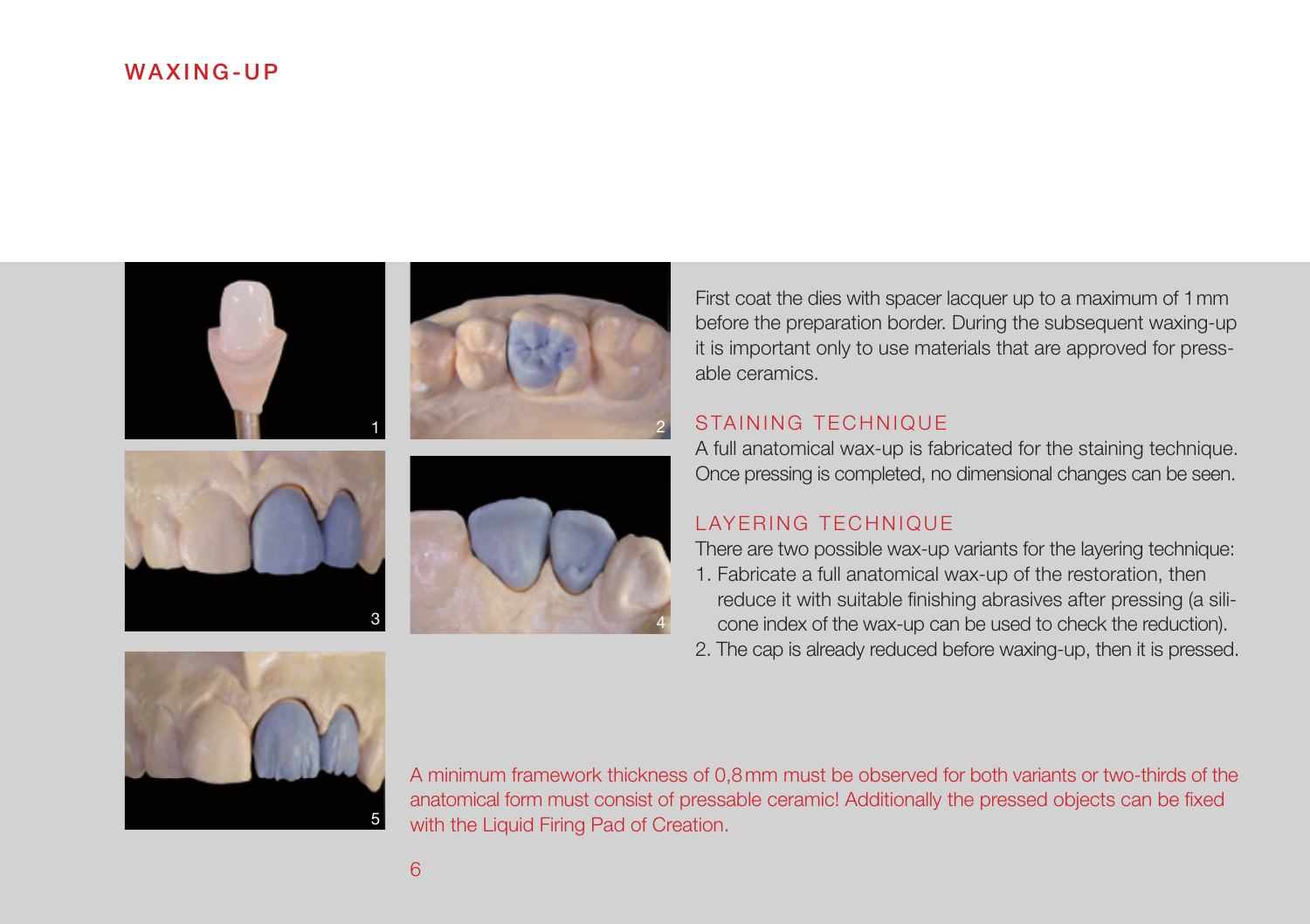### SPRUEING



The starting point for introduction of the pressable material is at the incisal cutting edge in the case of the anterior teeth; for the posterior teeth, it is at the thickest point, usually the palatal or lingual cusps. The wax wire with a diameter of 3 – 3,5mm should be 5 – 6mm long and should not taper down to the object. The sprue is waxed-on at an angle of 35 ° – 45 ° at the edge of the muffle former. The sprue attachment points are adequately blurred. The distance between the individual objects in the mould should be at least 3mm.

In case of using the 100g mould, the object should ideally be waxed-on to the crucible former vertically and centrally. One pellet is enough for a maximum of 0,6g, two pellets for a maximum of 1,4g weight of wax.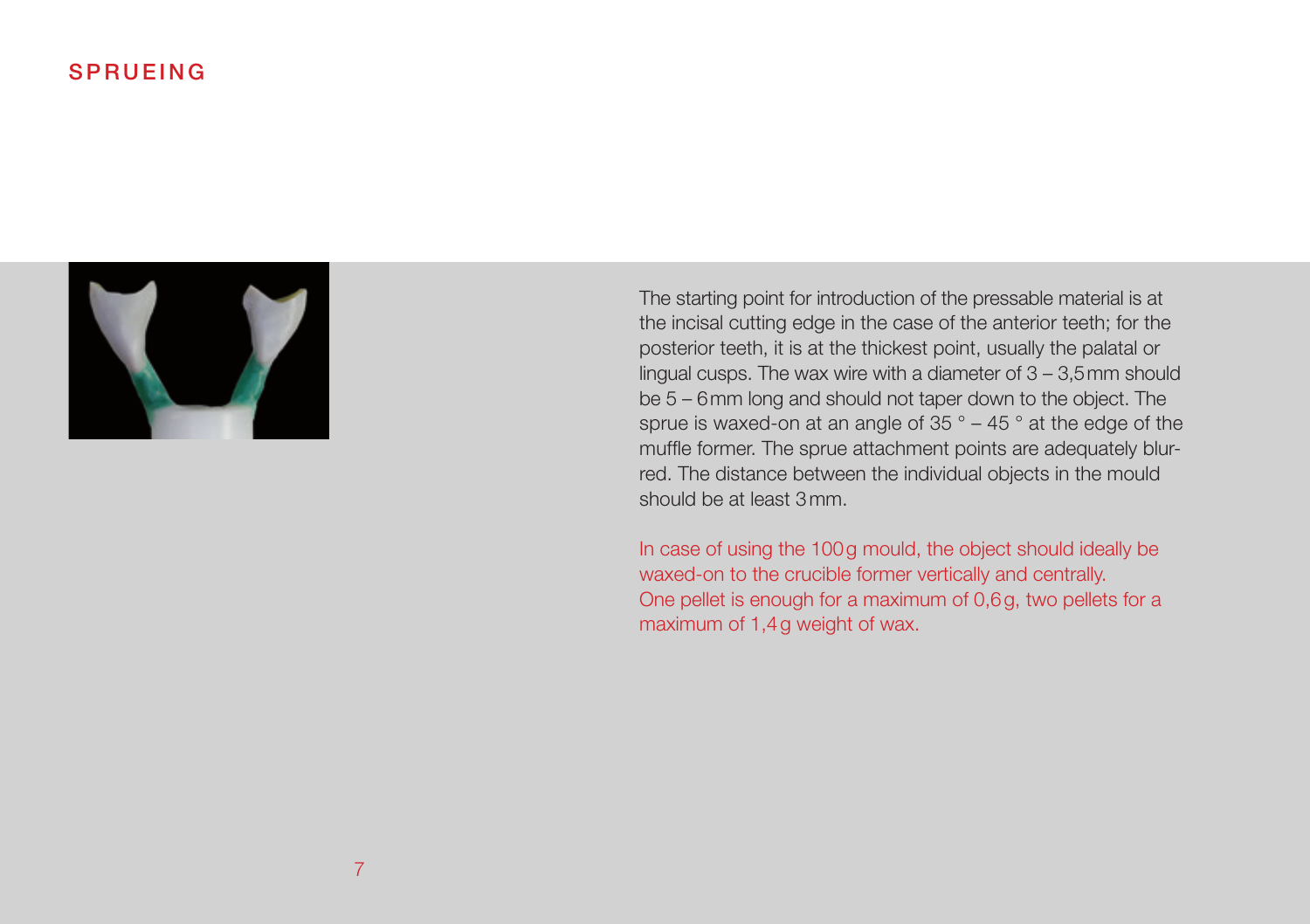## INVESTING





First push the silicone ring of the Creation CP mould set onto the crucible former. Then fill up to about 5 mm below the edge of the silicone ring with the rapidly heatable, phosphate-bound special investment material for pressable ceramic Creation CP-Vest, specially developed for Creation CP. Then set up the mould base former in the silicone ring by gently twisting; this should push the investment material up slightly through the central opening in the mould base former.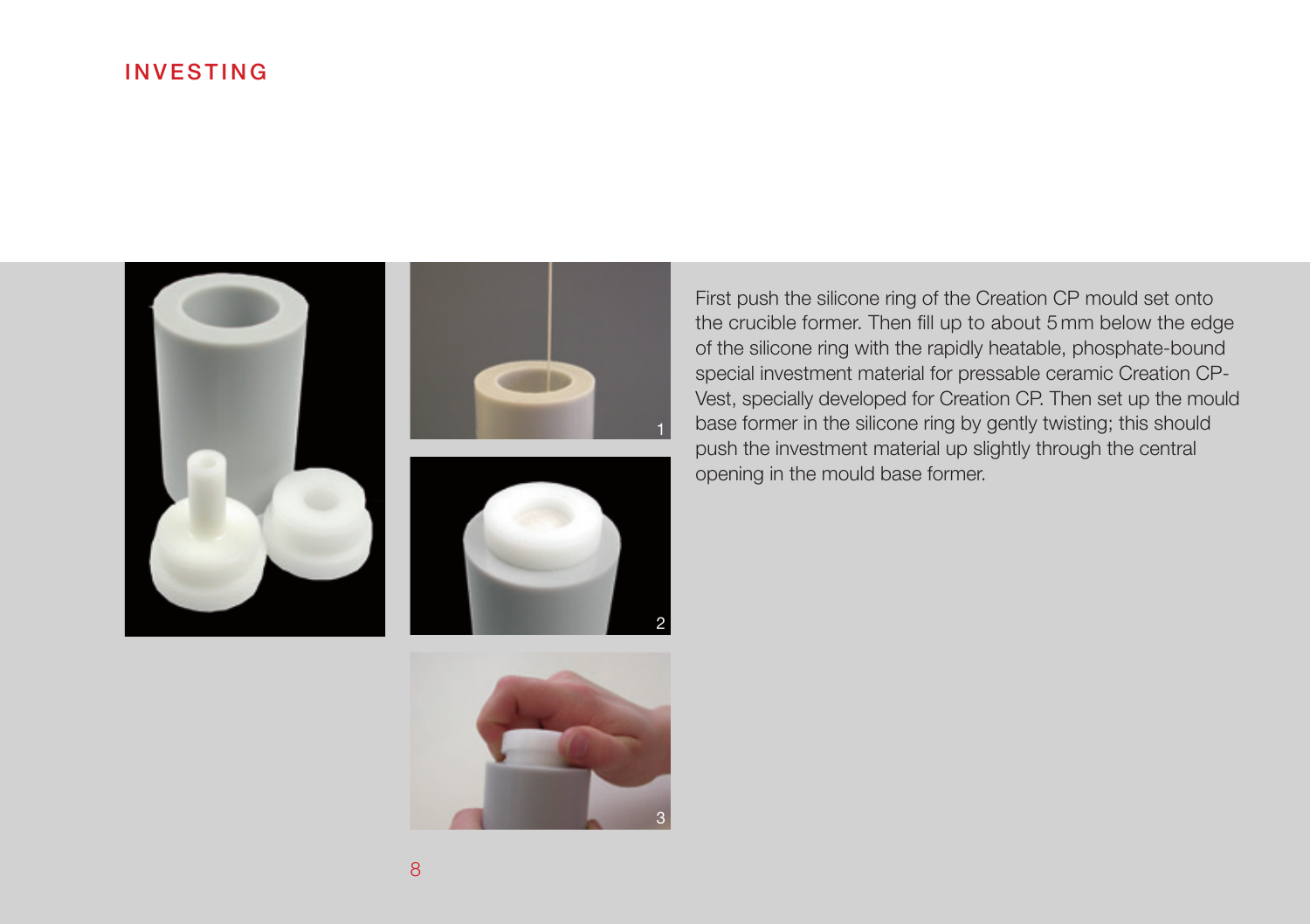### INVESTING







After the setting time for the investment material (follow manufacturer's instructions), pull the mould baseformer and mould former apart again by carefully twisting, then level the mould base with a plaster knife.The mould base must be absolutely flat so that the mould stands vertically during pressing and is stable in the pressing furnace. If not, the pressing process will result in tilted edges, mould and pressing furnace may be badly damaged. Preheat according to the manufacturer's instructions for investment materials.

The pellets and the Creation CP one-way press plungers must not be preheated, whereas the aluminium plunger must be preheated.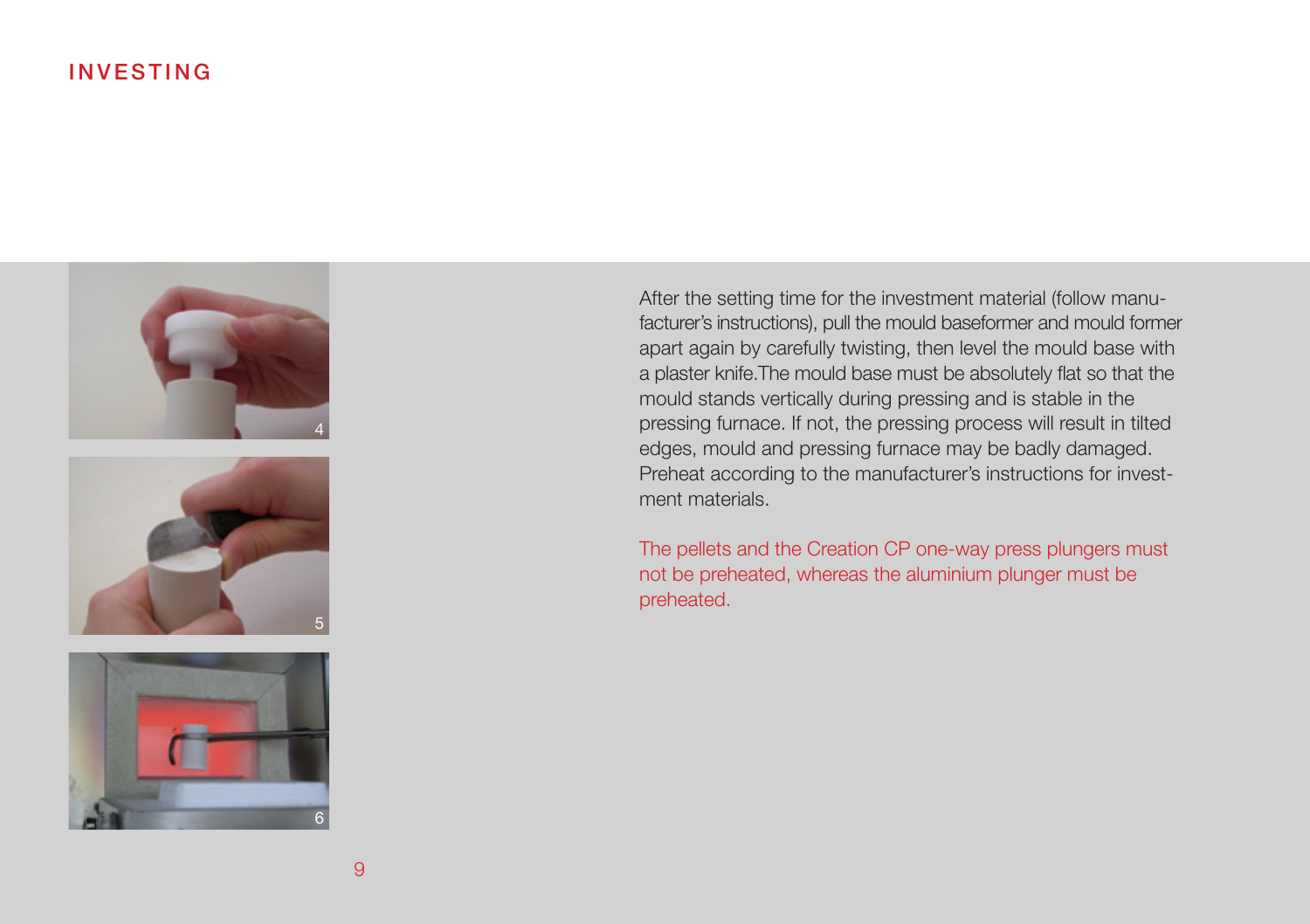# INJECTING

| KLEMA PRESS (KLEMA)          |                      | EP 500 (IVOCLAR)                |                         | PRO PRESS (WHIPMIX)      |                      |
|------------------------------|----------------------|---------------------------------|-------------------------|--------------------------|----------------------|
| Temperature Stand-by         | 800 °C               | <b>Closing Temperature</b>      | <b>B</b> 700 °C         | <b>Start Temperature</b> | 700 °C               |
| Sealing Time                 | 00:00 min.           | T 60°C/min.<br><b>Heat Rate</b> |                         | <b>Heat Rate</b>         | 60°C/min.            |
| <b>Heat Rate</b>             | 60°C/min.            | Vacuum Start                    | T 1.050 °C              | <b>Final Temperature</b> | $1.050\textdegree C$ |
| Vacuum Start                 | 800 °C               | <b>Holding Time</b>             | 20:00 min.              | <b>Holding Time</b>      | 20 min.              |
| Vacuum Hold                  | 30:00 min.           | Injection Time                  | 2 min.                  | <b>Injection Time</b>    | $10$ min.            |
| Vacuum Limit                 | 730 mm               | Vacuum On                       | V1 500 °C               | Vacuum                   | 100%                 |
| <b>Firing Temperature</b>    | $1.050\textdegree C$ | Vacuum Off                      | V <sub>2</sub> 1.050 °C |                          |                      |
| <b>Holding Time</b>          | 20:00 min.           | <b>Injection Pressure</b>       | $4.5 - 5$ bar           |                          |                      |
| <b>Injection Temperature</b> | 1.050 °C             |                                 |                         |                          |                      |
| <b>Injection Time</b>        | 10:00 min.           |                                 |                         |                          |                      |

These firing parameters represent standard values and have to be adjusted to respective situation.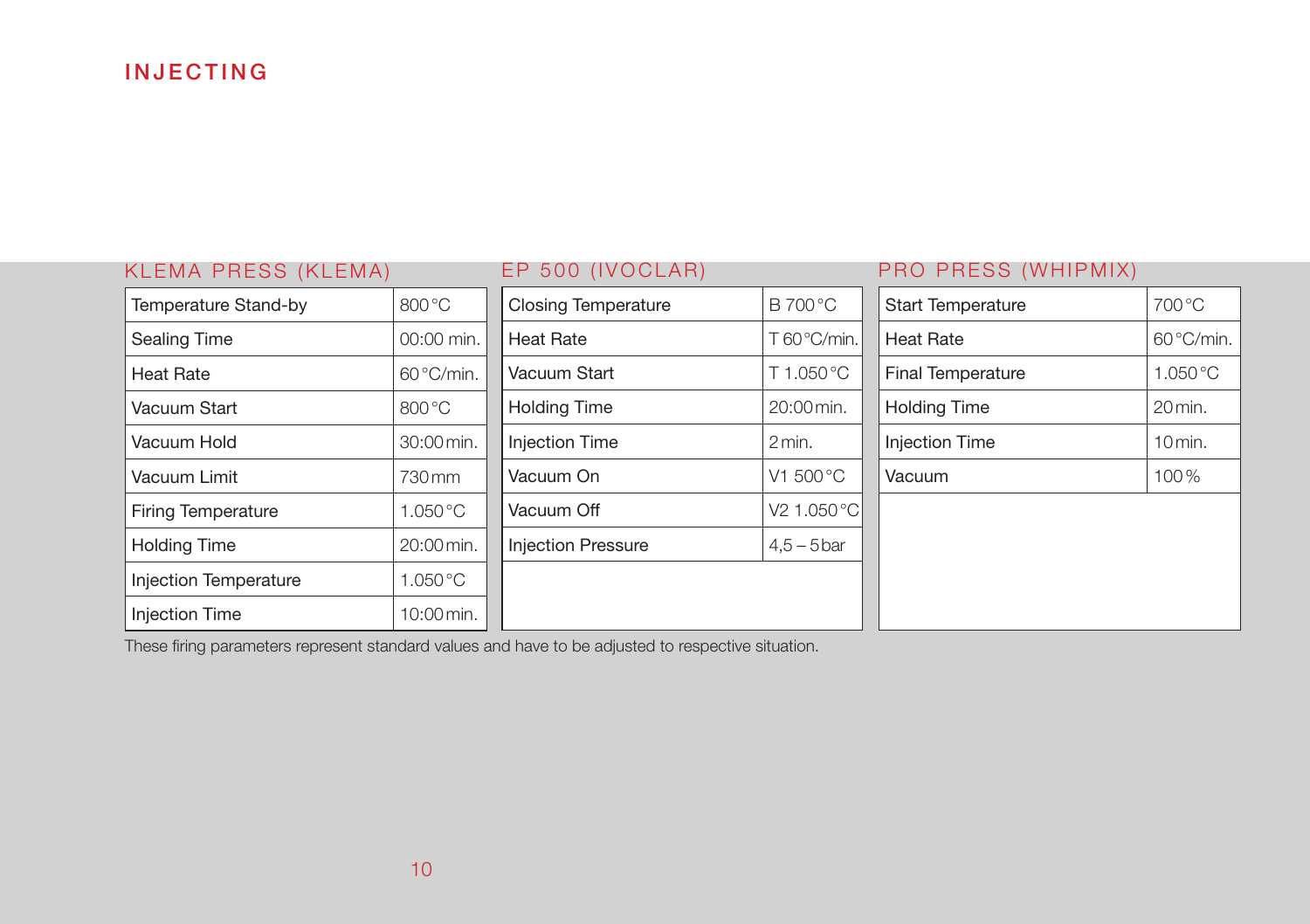# DEVESTING



Mark out the length of the press plunger on the outside of the mould wall, then separate along the marking using a suitable cutting wheel. Carefully remove the separated parts of the mould. The pressings should be roughly blasted with glass beads (50μm) at 4bar of pressure with a pen blaster, then carefully with glass beads (50μm) at 2bar of pressure.

Do not use aluminium oxide for blasting!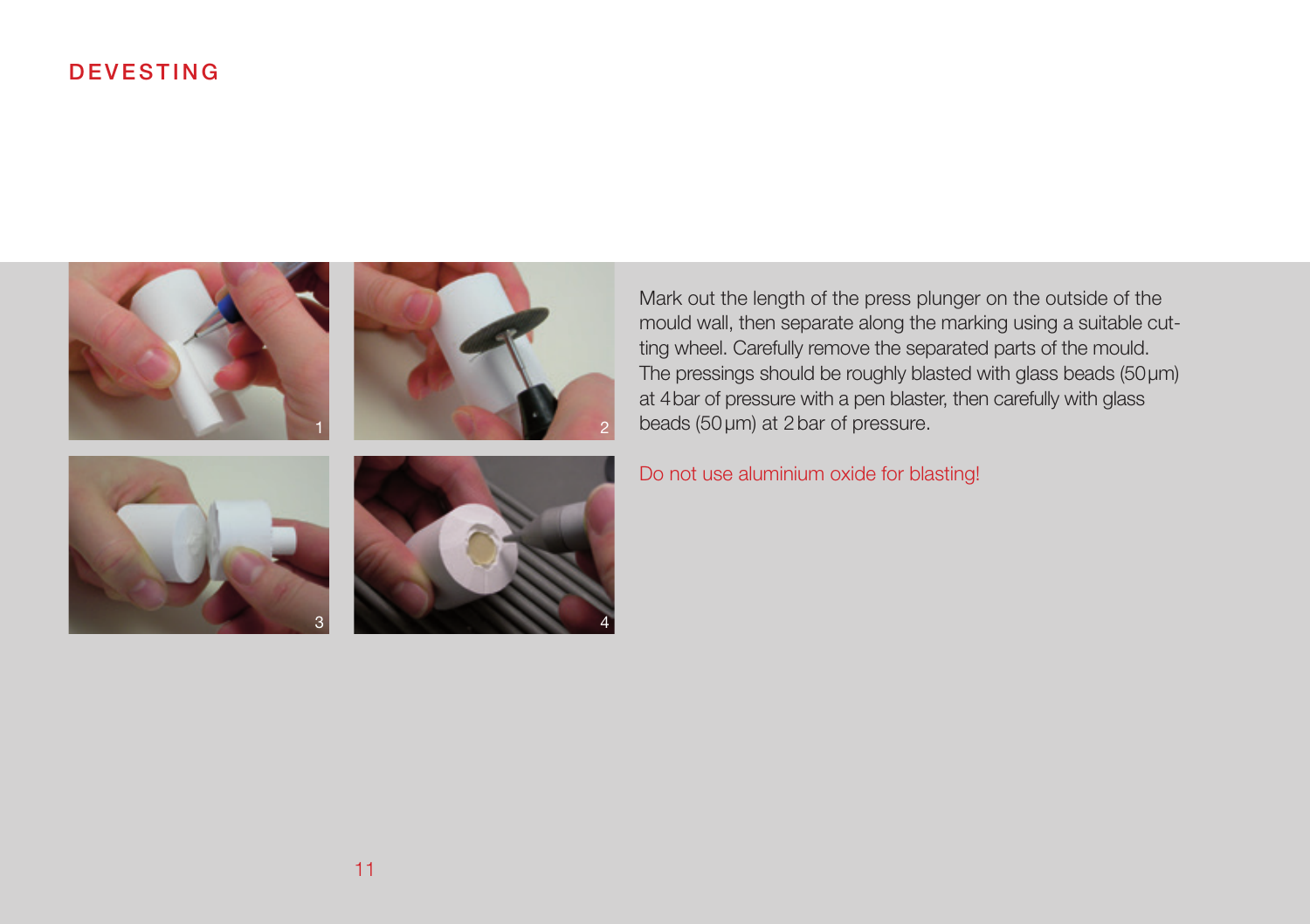### FINISHING



Carefully remove the sprue pins with a suitable cutting wheel. Now fit the pressed parts onto the die and then – depending on the technique used – carry out the finishing.

#### STAINING TECHNIQUE

The objects are ready-finished (contact points, surface texture etc.). When using silicone rubber polishers, blasting with aluminium oxide (50μm) and slight pressure (2bar, approx. 10cm distance from the object) are required.

#### LAYERING TECHNIQUE

The fully anatomically modelled restoration should be reduced with finishing abrasives that are suitable for working porcelain or, if the restoration was reduced before wax-up, prepare it for veneering. Before layering, the surface should be blasted with aluminium oxide (50μm) and slight pressure (2bar, approx. 10cm distance from the object). Layering can be started after thorough cleaning (steam blaster and ultrasonic cleaning).

When finishing, a minimum framework thickness of 0,8mm must be observed or two-thirds of the anatomical form must consist of pressable ceramic!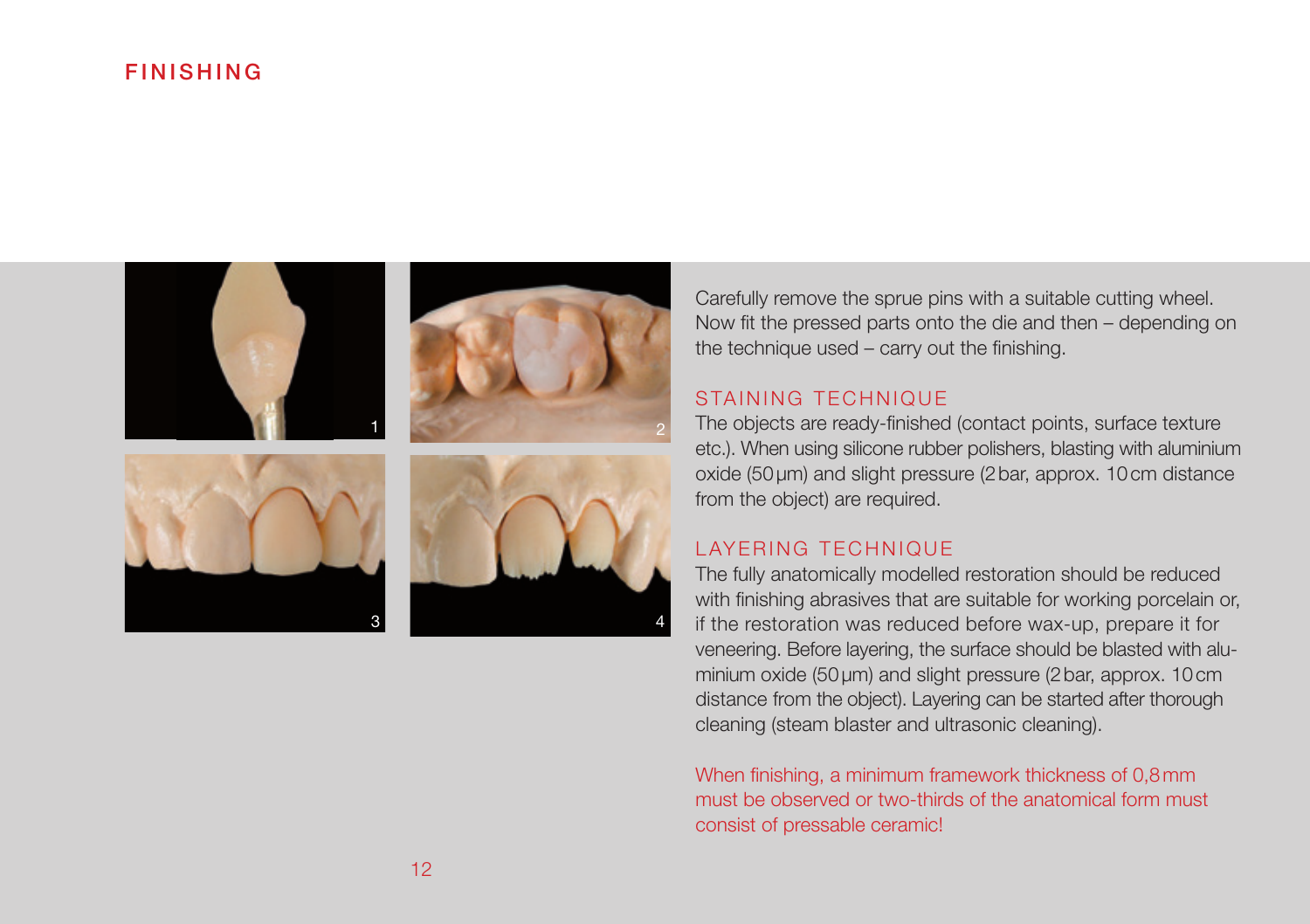# STAINING TECHNIQUE



Any corrections can still be made with layering porcelain, before staining. Individual characterisation is then done with the Creation CC.LF. Make Up Instant stains. One or more stain firings may be carried out, depending on the situation. Then glaze the readystained restoration once or twice.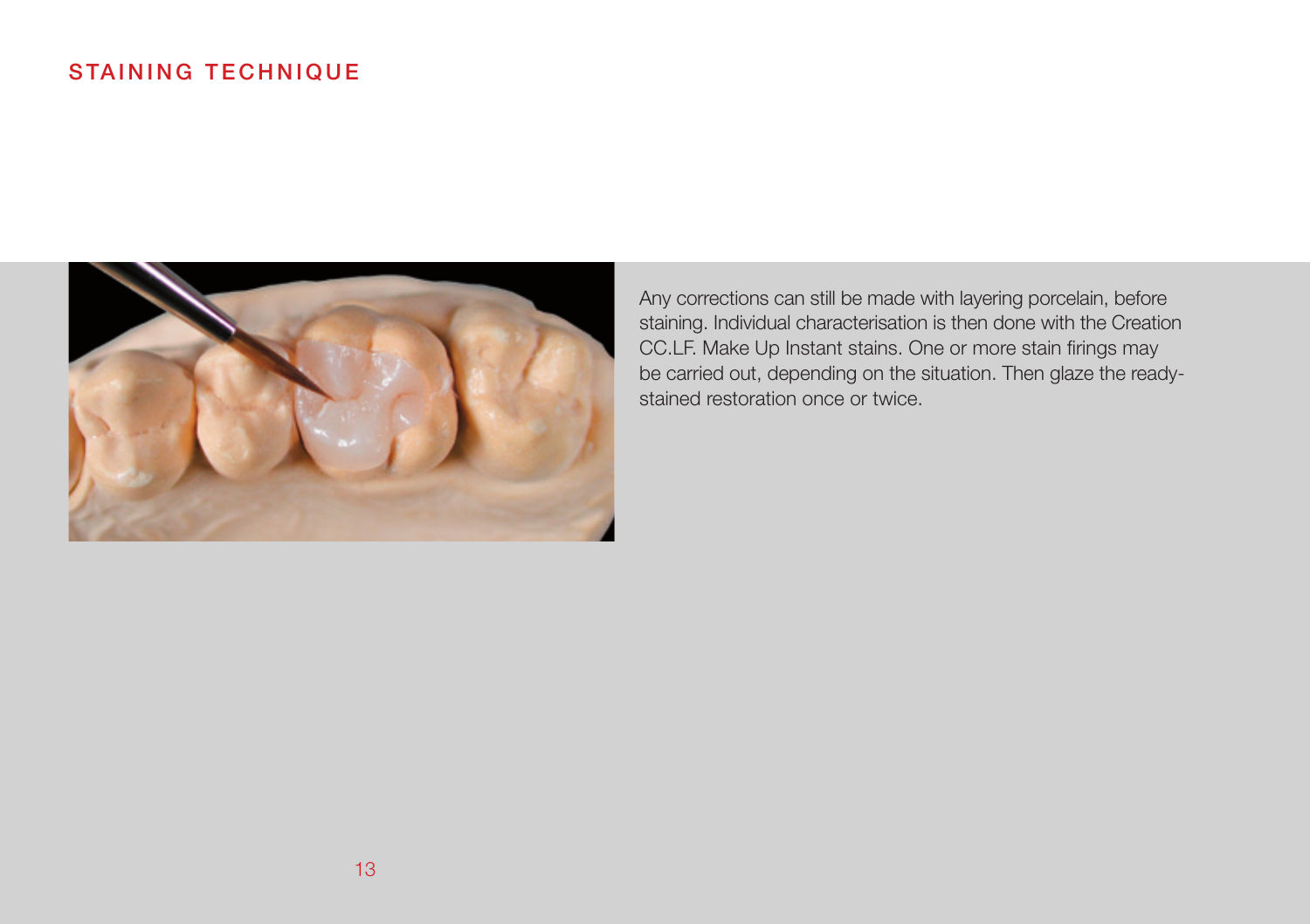# LAYERING TECHNIQUE – WASH FIRING



For premolars and molars, a wash firing is fixed onto the occlusal surface with the appropriate dentine shade. Firing is carried out on a firing pad, proceed as for the first dentine firing (holding time: 1:30min. at 900°C).

Follow firing instructions!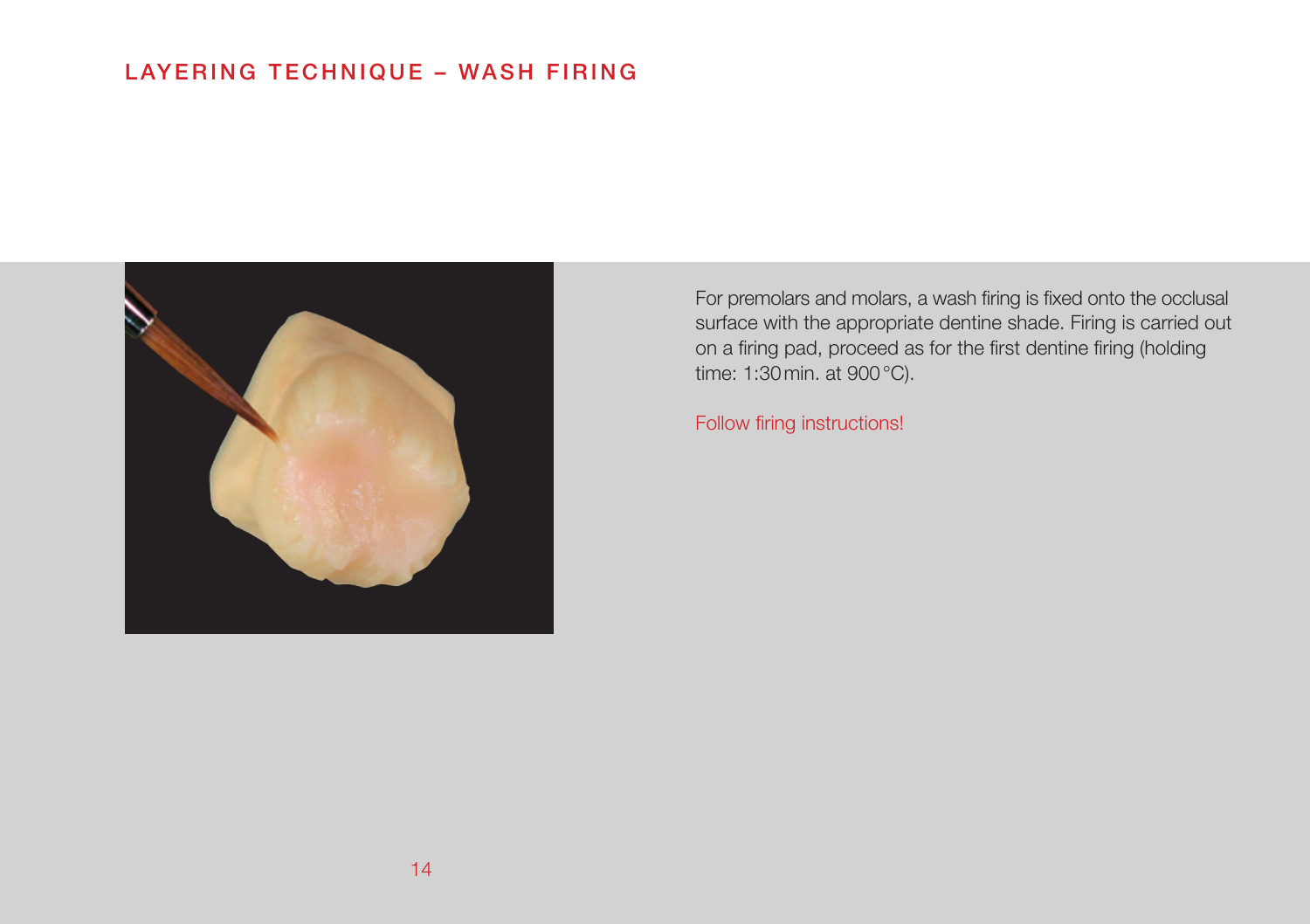# LAYERING TECHNIQUE – GLAZE FIRING



Before layering, a characterisation firing with Creation CC.LF. Make Up Instant stains can be fixed onto the wash firing, for example. Missing areas of dentine can be added using dentine porcelain. The incisal parts are added to the anatomical form, then fired as specified in the firing chart. Firing is performed on firing pad. A correction firing can be carried out, if necessary.

2

4

6

With the layering technique, a minimum framework thickness of 0,8mm must be observed or two-thirds of the anatomical form must consist of pressable ceramic!

Small individual nuances can now be added with Creation CC.LF. Make Up Instant stains. Finally, carry out glazing or mechanical polishing.

5

15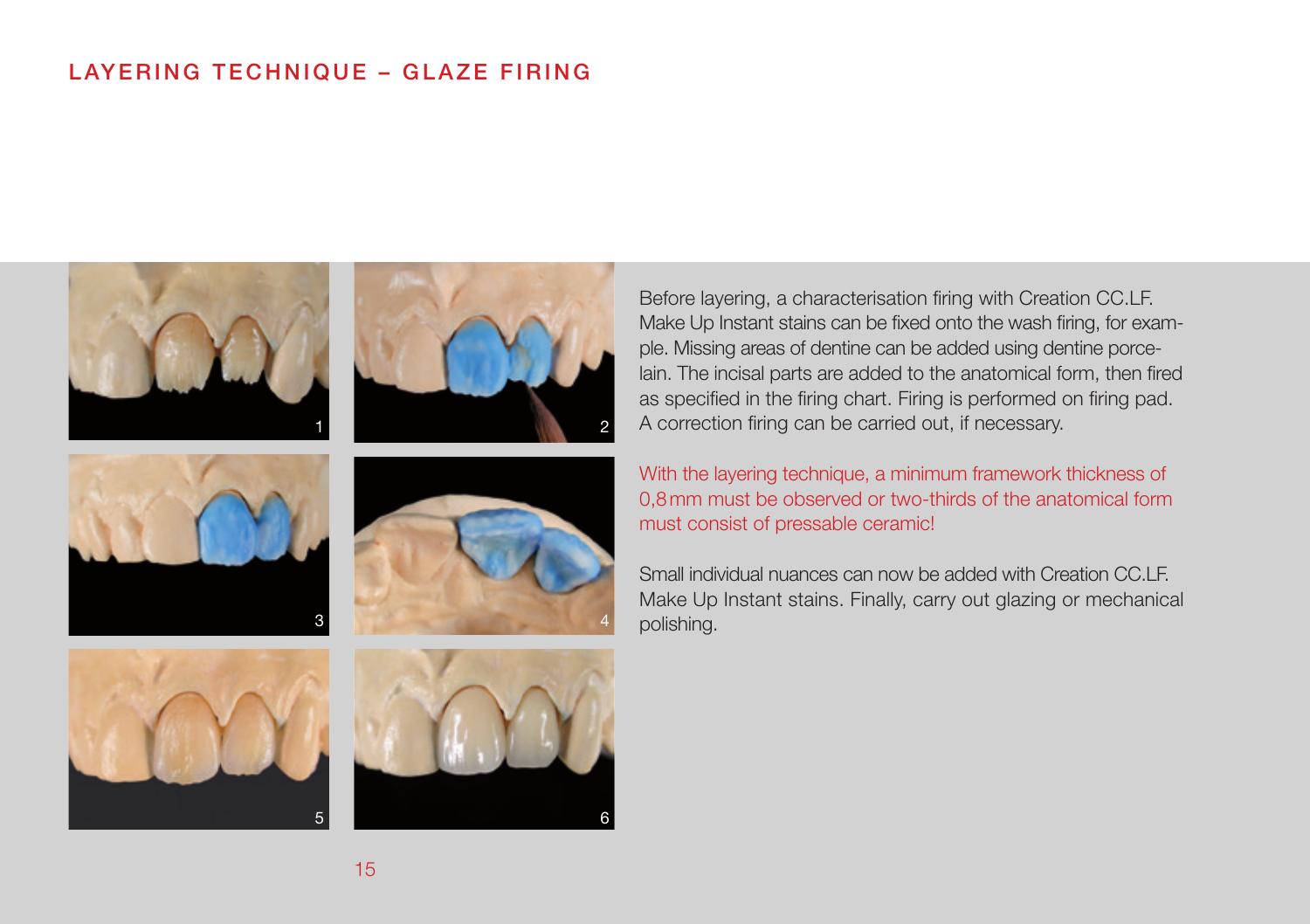# CEMENTING ALL-CERAMIC PRESSED CROWNS



The restoration fabricated from Creation CP has to be adhesively cemented!

Pre-treatment of the restoration before bonding (please follow the manufacturer's instructions):

- Carefully sandblast the inside of the crowns with  $Al_2O_3$  (50 µm) and 1 bar of pressure.
- Sandblasted surface.
- Etch the roughened surface with maximum 10% hydrofluoric acid for two minutes, according to the manufacturer's instructions.
- Thoroughly remove the acid residues under running water. Then clean with ultrasound or steam blaster. In the dry state, a milky white surface (fluorosilicate crystals) is visible.
- Acidify the fluorosilicate crystals with phosphoric acid (39%) for one minute. Then thoroughly clean under running water.
- The microretentive surface is ready for adhesive bonding.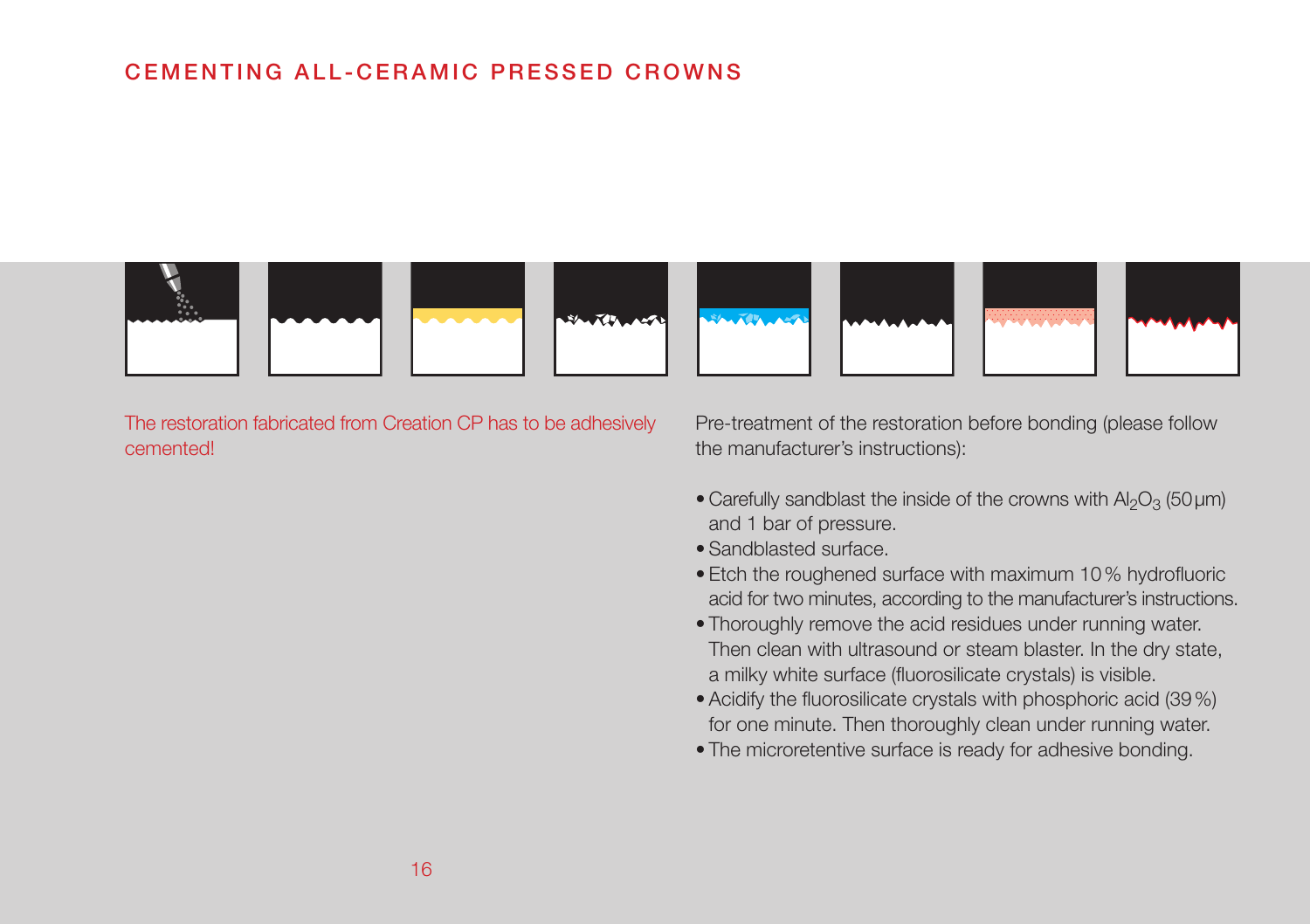# FIRING INSTRUCTIONS

### STAINING TECHNIQUE (CREATION CC.LF. MAKE UP INSTANT)

|                    | Preheating Temp. | Drying Time | Raise of Temp.      | v | 1 <sup>st</sup> Firing | 2 <sup>nd</sup> Firing | <b>Holding Time</b> |
|--------------------|------------------|-------------|---------------------|---|------------------------|------------------------|---------------------|
| l Stains           | $450^{\circ}$ C  | ' 4 min.    | $45^{\circ}$ C/min. |   | 850 °C                 | 850 °C                 | min.                |
| <sup>'</sup> Glaze | $450^{\circ}$ C  | 4 min.      | $45^{\circ}$ C/min. |   | 850 °C                 | 840 °C                 | min.                |

### BUILD-UP TECHNIQUE (CREATION CC)

|                                   | Preheating Temp.          | <b>Drying Time</b> | Raise of Temp.      | Final Temp.     | <b>Holding Time</b> |
|-----------------------------------|---------------------------|--------------------|---------------------|-----------------|---------------------|
| 1 <sup>st</sup> Dentine Firing    | 580 °C                    | 6 min.             | $55^{\circ}$ C/min. | 900 °C          | $1:30$ min.         |
| 2 <sup>nd</sup> Dentine Firing    | 580 °C                    | 4 min.             | $55^{\circ}$ C/min. | 895 °C          | 1:30 min.           |
| Glaze Fring                       | $600\,^{\circ}\mathrm{C}$ | $2$ min.           | $55^{\circ}$ C/min. | 900 °C          | $1:30$ min.         |
| Glaze Firing with LF Glaze Powder | $450^{\circ}$ C           | 4 min.             | $45^{\circ}$ C/min. | $850^{\circ}$ C | min.                |

### BUILD-UP TECHNIQUE (CREATION LF)

|                                | Preheating Temp. | Drying Time | Raise of Temp.      | $\mathcal{U}$ | Final Temp. | <b>Holding Time</b> |
|--------------------------------|------------------|-------------|---------------------|---------------|-------------|---------------------|
| 1 <sup>st</sup> Dentine Firing | $450^{\circ}$ C  | 6 min.      | $45^{\circ}$ C/min. |               | 770 °C      | min.                |
| 2 <sup>nd</sup> Dentine Firing | $450^{\circ}$ C  | 6 min.      | $45^{\circ}$ C/min. |               | 760 °C      | min.                |
| Glaze Firing                   | $480^{\circ}$ C  | $2$ min.    | $45^{\circ}$ C/min. |               | 770 °C      | $\sim$              |
| Glaze Firing with Glaze Powder | $450^{\circ}$ C  | 4 min.      | $45^{\circ}$ C/min. |               | 750 °C      | min.                |

These firing parameters represent standard values and have to be adjusted to respective situation. Decisive is the firing result.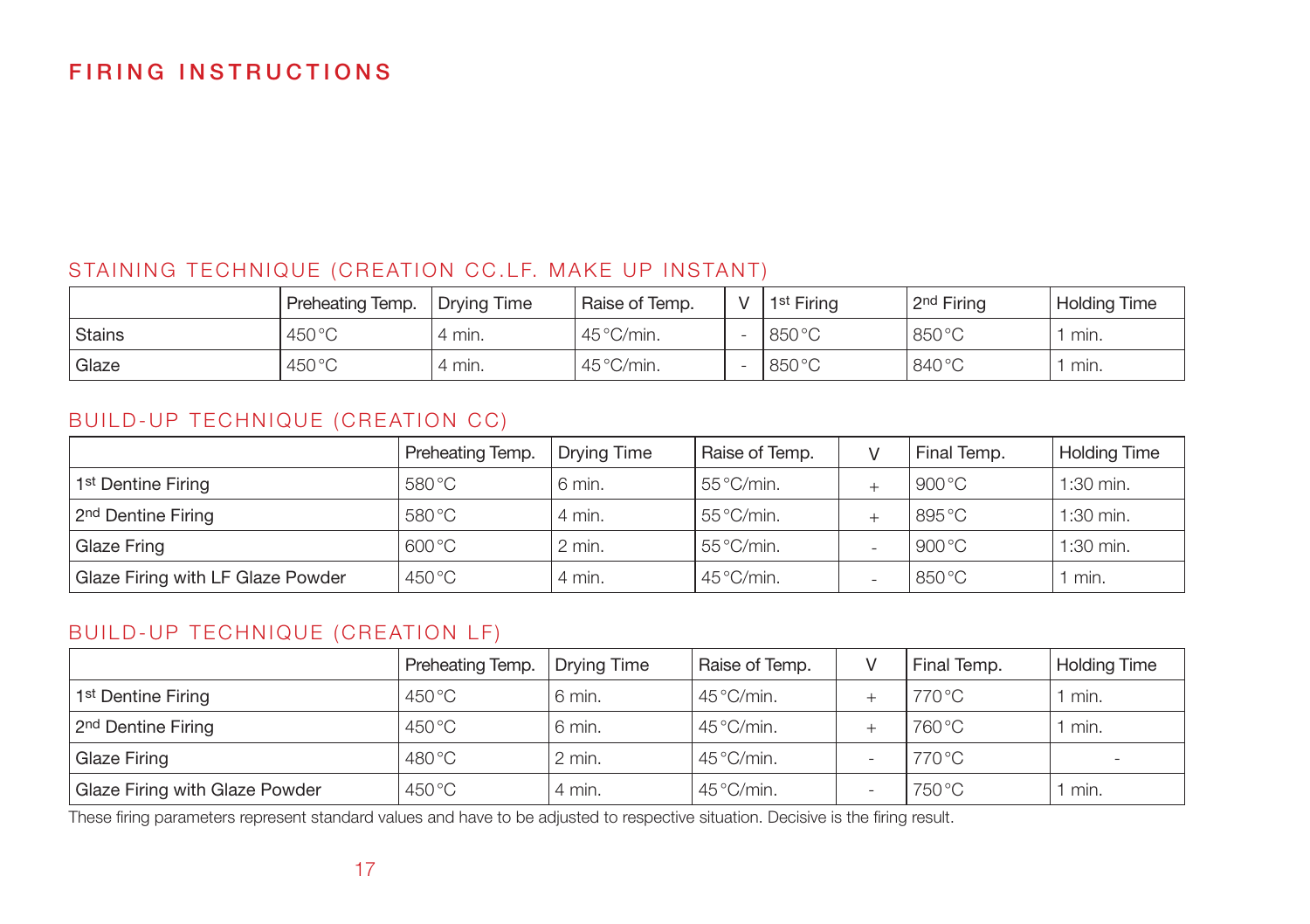# COLOUR CHART

| Vita <sup>®</sup> Shade |                | A <sub>1</sub>       | A2                 | A <sub>3</sub> | A3,5     | A4                            | <b>B1</b>           | <b>B2</b> | B <sub>3</sub>     | <b>B4</b> | C <sub>1</sub> | C <sub>2</sub>     | C <sub>3</sub> | C4             | D <sub>2</sub>     | D <sub>3</sub> | D <sub>4</sub> | Opacity      |
|-------------------------|----------------|----------------------|--------------------|----------------|----------|-------------------------------|---------------------|-----------|--------------------|-----------|----------------|--------------------|----------------|----------------|--------------------|----------------|----------------|--------------|
| Dentine                 | 16             | A <sub>1</sub>       | A2                 | A3             | A3,5     | A <sup>4</sup>                | B <sub>1</sub>      | <b>B2</b> | <b>B3</b>          | <b>B4</b> | C <sub>1</sub> | C <sub>2</sub>     | C <sub>3</sub> | C <sub>4</sub> | D <sub>2</sub>     | D <sub>3</sub> | D <sub>4</sub> | circa $75%$  |
| <b>Bleach Dentine</b>   | 3              | $BL-1$               |                    |                |          | $BL-2$                        |                     |           |                    |           |                | $BL +$             |                |                |                    | circa 70%      |                |              |
| Dentine Opaque          | 3              | DO-1 ivory           |                    |                |          | DO-2 flamingo                 |                     |           |                    |           | DO-3 orange    |                    |                |                |                    | circa $85%$    |                |              |
| Enamel                  | 4              | E <sub>57</sub>      |                    |                |          | <b>E58</b><br>E <sub>59</sub> |                     |           |                    |           |                |                    | <b>E60</b>     |                |                    | circa 50 $%$   |                |              |
| Enamel $+$              | 4              |                      | $E57+$             |                |          |                               | $E58+$              |           |                    | $E59+$    |                |                    |                | $E60+$         |                    |                |                | circa 55%    |
|                         |                |                      | NT neutral         |                |          |                               |                     |           |                    |           |                |                    |                |                |                    |                | $circa$ 35 $%$ |              |
| Transpa                 | $\overline{2}$ |                      |                    |                |          |                               |                     | NT clear  |                    |           |                |                    |                |                |                    | circa $25%$    |                |              |
| Enamel                  | 5              |                      | SI-01 light yellow |                |          |                               | SI-02 medium yellow |           | SI-03 heavy yellow |           |                | SI-04 light orange |                |                | SI-06 heavy orange |                |                | circa 50 $%$ |
| Enamel Intensive $+$    | 5              | $SI-01+$<br>$SI-02+$ |                    |                | $SI-03+$ |                               |                     | $SI-04+$  |                    |           | $SI-06+$       |                    |                |                | circa 55%          |                |                |              |
|                         |                |                      |                    |                |          | $PS-0$                        |                     |           |                    |           |                |                    |                |                |                    |                |                | circa $60\%$ |
| <b>Bleach Enamel</b>    | $\overline{2}$ |                      |                    |                |          |                               |                     |           |                    |           |                |                    | $TI-2$         |                |                    |                |                | circa 55%    |

Vita® is a registered trademark of VITA Zahnfabrik H. Rauter GmbH & Co. KG, Bad Säckingen, Germany.

#### **OPACITY**

The measure results are depending on a testing tab thickness of 1mm and a measure range from 400 to 700nm. They are an average used as a guideline for the system.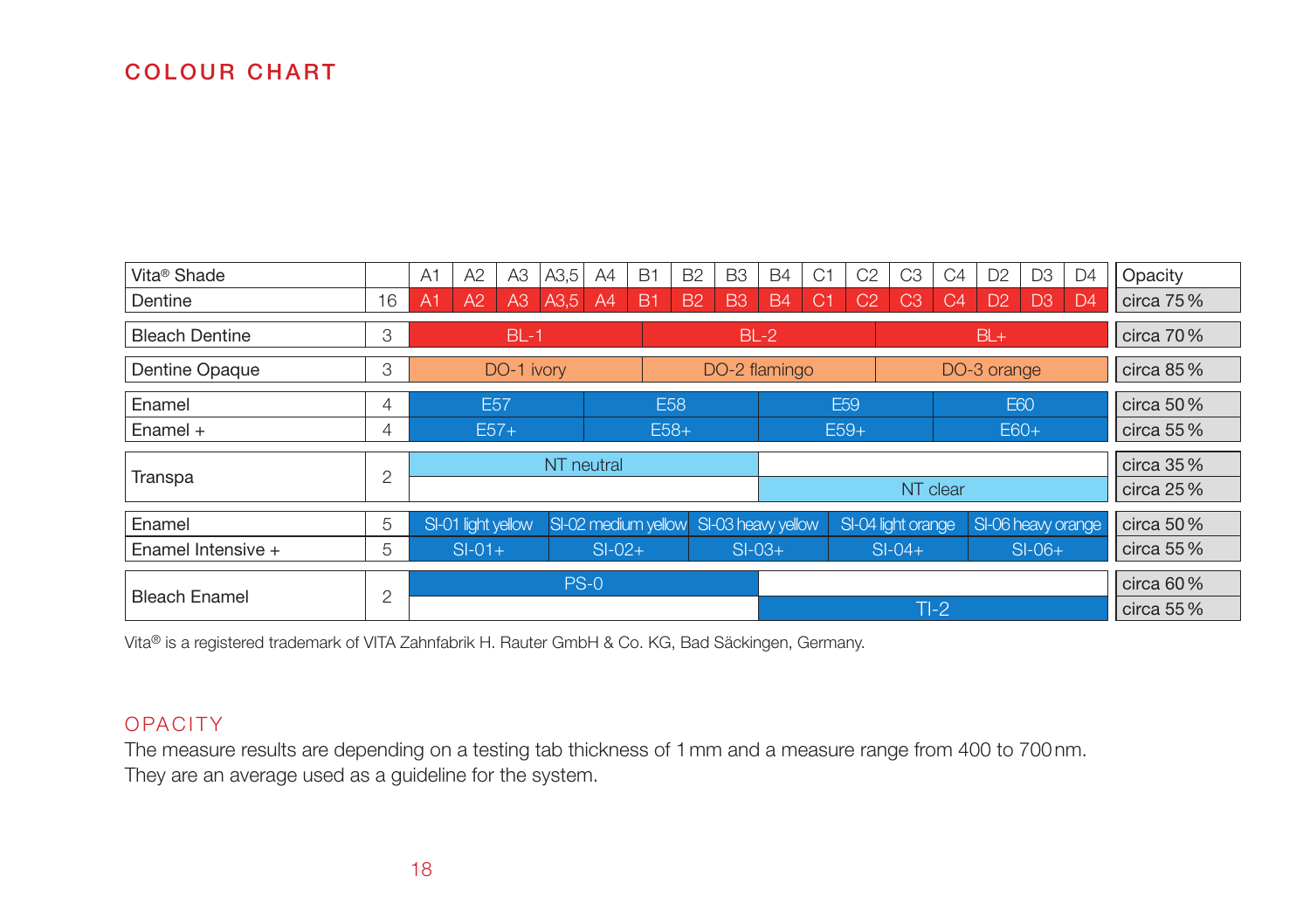| Properties                                                       | Measure                    | Value          | <b>Norm</b> |
|------------------------------------------------------------------|----------------------------|----------------|-------------|
| Coefficient Thermal Expansion (25 $^{\circ}$ – 500 $^{\circ}$ C) | $10^{-6}$ xK <sup>-1</sup> | $13.5 \pm 0.3$ |             |
| <b>Glass Transition Temperature</b>                              | $^{\circ}C$                | $635 \pm 10$   |             |
| Solubility                                                       | $\mu$ g/cm <sup>2</sup>    | 20             | max. 100    |
| <b>Flexural Strength</b>                                         | MPa (Nmm <sup>2</sup> )    | 110            | min. 100    |

The technical and physical values quoted relate to samples produced in-house and to our own measuring instruments.